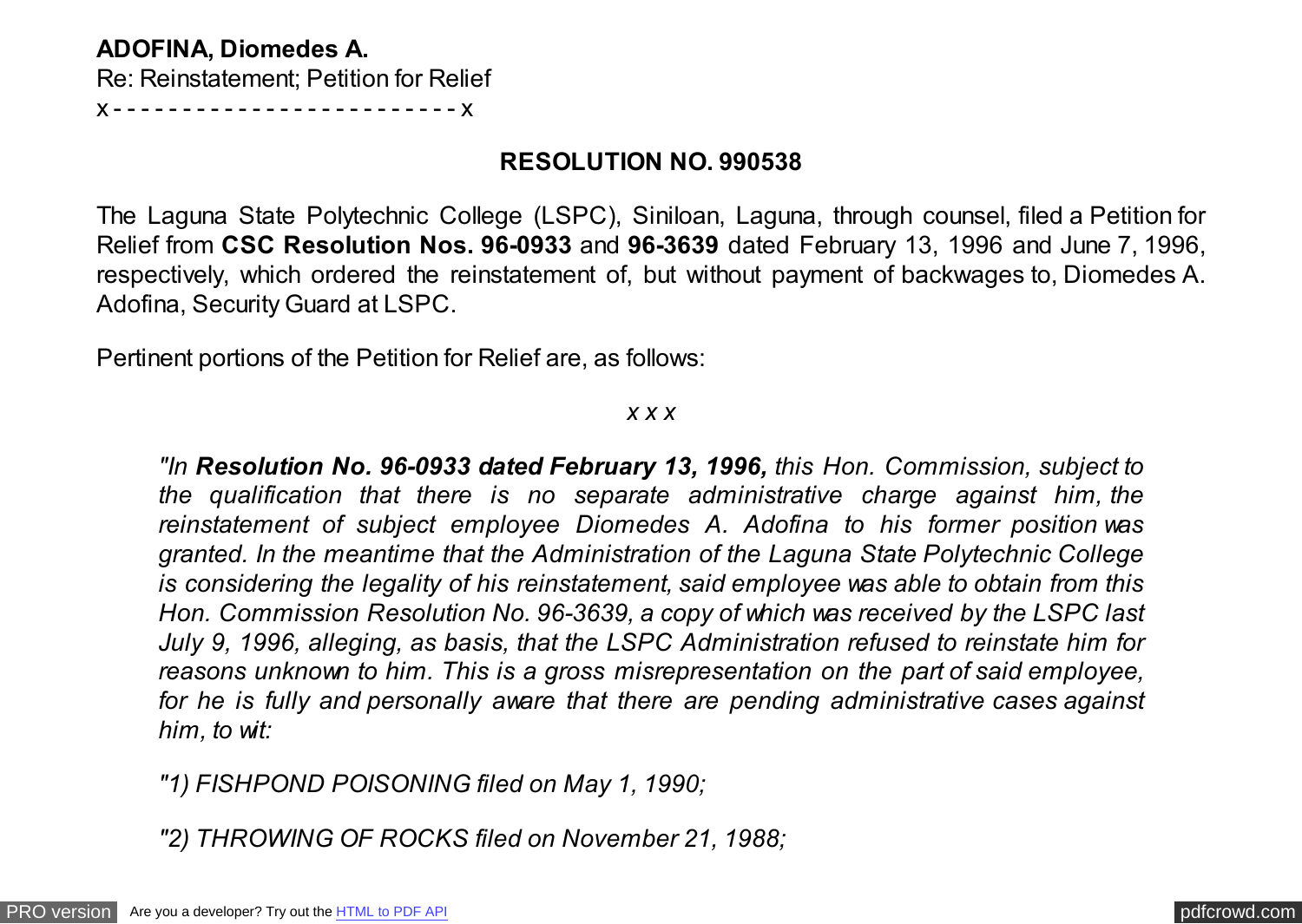*"3) DESTROYING GOVERNMENT PROPERTY (BELL) filed on October 16, 1990; and*

*"4) ASSAULT OF THE ASSISTANT CHIEF OF SECURITY filed on December 17, 1990 all pending against him of which administrative cases he was duly apprized by the LSPC Administration thru Atty. Cayetano T. Santos, LSPC Legal Consultant in the latter's but maliciously, fraudently and deliberately failed to disclose in his letter-appeal to this Hon. Commission. The herein LSPC Administration failed to oppose his said letter-appeal in view of the fact that no copy thereof was furnished to it by said employee.*

*"Furthermore, had a copy thereof been furnished or served to the LSPC Administration, the following criminal cases filed after his release from prison against said employee which rendered him unfit, due to his questionable integrity honesty, qualification and probity to be reinstated to or re-entrusted the position of an armed security man in this educational institution should have been reported by the administrative officers of this institution to this Hon. Commission, for its reconsideration of its subject Resolutions, to wit:*

| "Criminal Case Nos. | Crime                                                                                    | Date filed (before the<br><b>MTC and Siniloan,</b><br>Laguna) |
|---------------------|------------------------------------------------------------------------------------------|---------------------------------------------------------------|
| "4226               | <b>Illegal Possesion of</b><br><b>Deadly Weapon</b>                                      | February 20, 1995                                             |
| "4227               | <b>Resistance and Dis-</b><br><b>Obidience to Agent of</b><br><b>Person in Authority</b> | February 20, 1995                                             |
| "4234               | <b>Attempted Homecide</b>                                                                | March 13, 1995"                                               |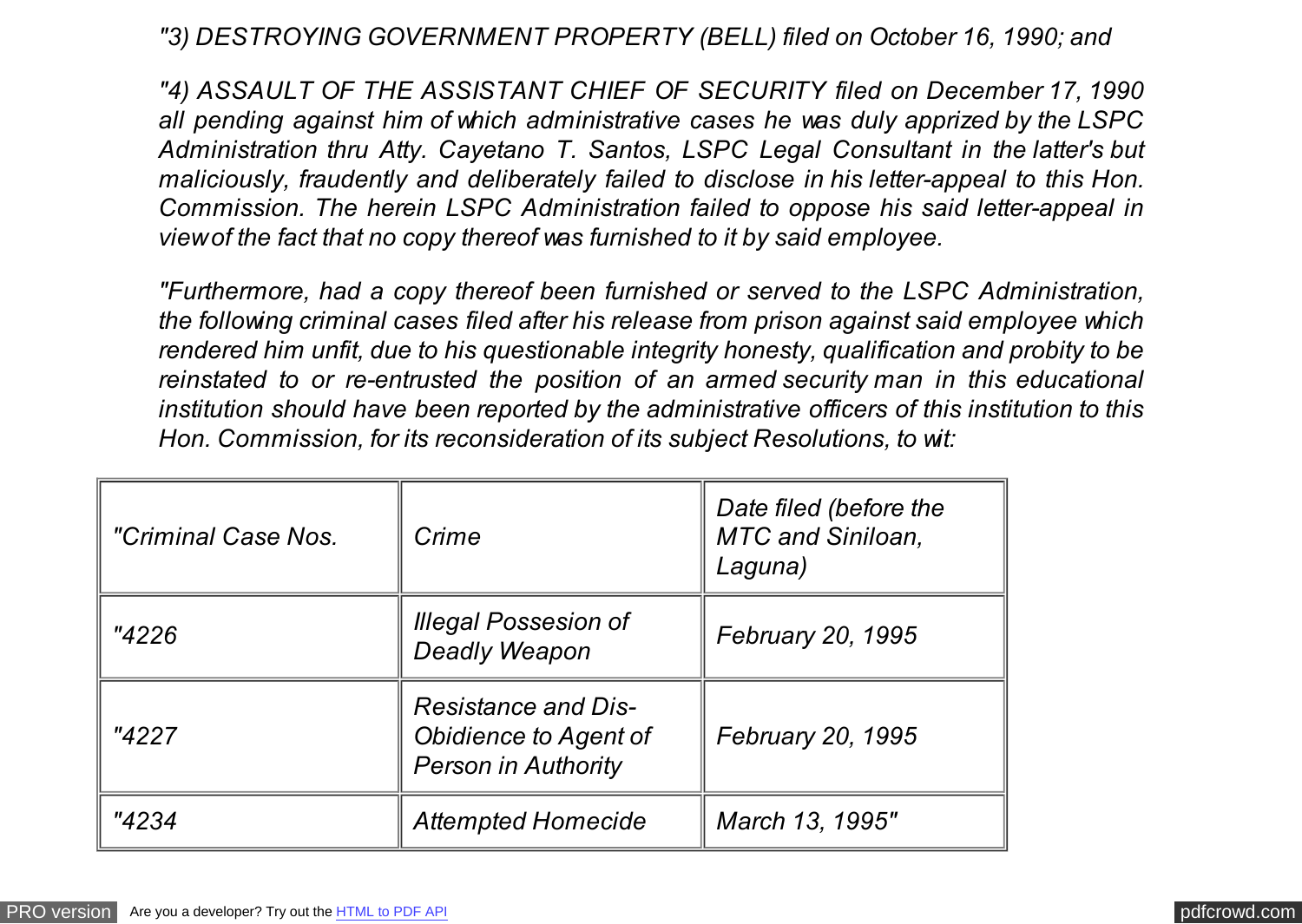In his opposition to the petition, Adofina avers, as follows:

x x x

*"I have communicated to them my intention to be reinstated as Security Guard II in LSPC right after I was released from prison x x x on January 3, 1995. Sometime in May 1996, I received a letter from Atty. Cayetano T. Santos informing me that, I cannot be reinstated as Security Guard II considering that I have several pending cases. In view of this, I sent a letter to LSPC President, Dr. Ricardo A. Wagan, dated June 3, 1996 and received by his office on same date x x x requesting him to furnish me a copy of such administrative cases against me which are allegedly pending since November 1990. In such letter of mine, I ask him why are there pending cases against me despite the lapse of six (6) long years, is it not contrary to the legal maxim ' Justice delay Justice denied.' But after the lapse of fifteen (15) days the Hon.LSPC President never furnished me of any pending administrative cases against me even up as to this date. The only notice I received that I have administrative pending case is the letter of Atty. Cayetano Santos but no copy any administrative charges against me attached thereto. What happened to my constitutional rights to be informed of the nature and cause of accusations against me. Legally, since no copy of any charges means nothing.*

### *x x x*

*"With utmost respect to Atty. Enrique C. Villanueva the criminal cases which he have enumerated in his letter to this Honorable Office dated July 25, 1995 were all dismissed, x x x."*

#### *x x x*

After a judicious evaluation of the records of the case, we are constrained to deny the instant petition.

[PRO version](http://pdfcrowd.com/customize/) Are you a developer? Try out th[e HTML to PDF API](http://pdfcrowd.com/html-to-pdf-api/?ref=pdf) compared to the comparison of the HTML to PDF API First of all, while it may be true that the finality and executory character of **Resolution No. 96-0933** is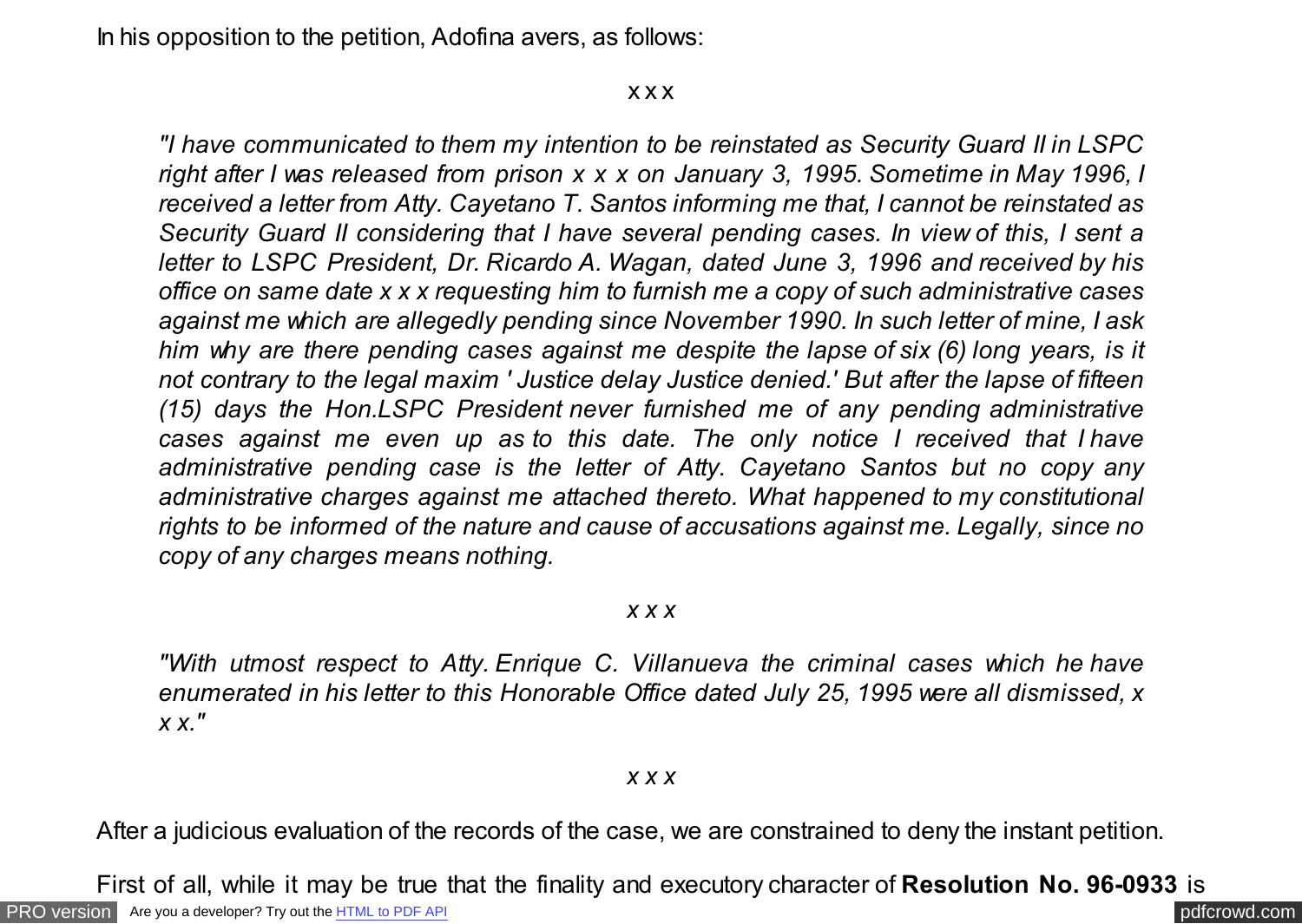precisely the reason LSPC filed a Petition for Relief, still, we cannot give due course to the same. There is nothing in the **Civil Service Law and Rules (Book V of Executive Order No. 292)** and in the CSC's Uniform Rules of Procedure granting the Commission the authority to hear and entertain Petitions for Relief.

Secondly, there is no merit to the contention of the LSPC that they cannot reinstate Adofina because of the several administrative charges filed against him.

There is nothing in the records which prove that there exist administrative charges against Adofina. LSPC failed to present convincing evidence to prove such allegation. It is a well-settled rule that a party must prove his own allegations. Failing in this respect, their petition must fail. **(Geraldez vs. CA (231 SCRA 320)**

Granting en arguendo that there exists administrative complaints against Adofina, such would not have the effect of totally hindering the reinstatement of Adofina. Only by a finding of guilt in said administrative charges and the imposition of dismissal as a penalty can he be refused reinstatement.

Records, however, show the existence of criminal complaints against Adofina. Nevertheless, the same cannot bar his reinstatement until and unless the criminal cases are terminated and a verdict of conviction is reached whereby the penalty of disqualification from holding public office is a necessary consequence.

**WHEREFORE,** the instant petition is dismissed for lack of merit. Accordingly, **CSC Resolution Nos. 96-0933** and **96-3639** stand. Thus, Diomedes Adofina should be reinstated to his former position and if it is no longer available, to a comparable position.

Quezon City, March 02, 1999